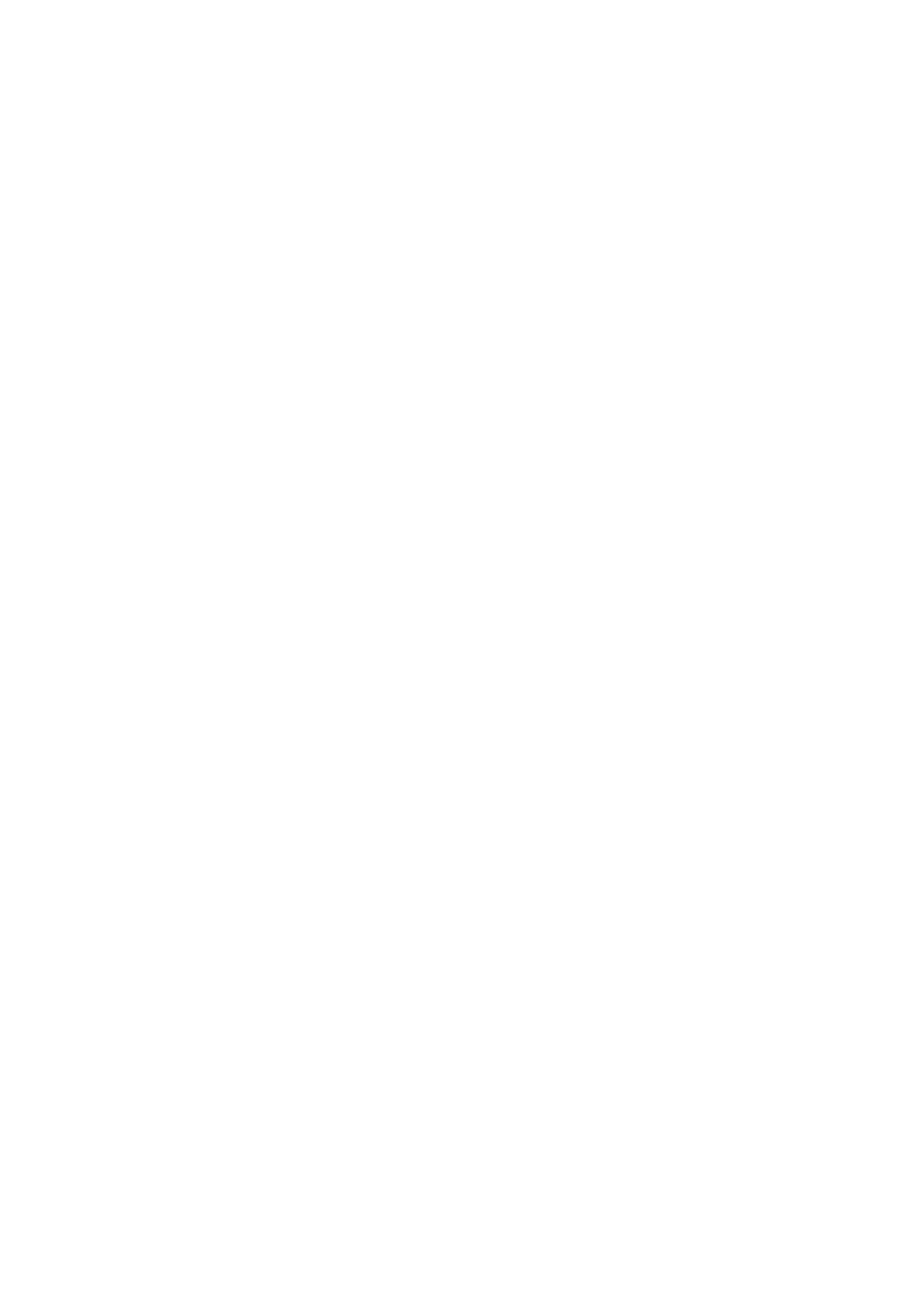Infrastructure Planning

Planning Act 2008

**The Infrastructure Planning (Applications: Prescribed Forms and Procedure) Regulations 2009**

## **A30 Chiverton to Carland Cross** Development Consent Order 201[x]

## **6.2 ENVIRONMENTAL STATEMENT CHAPTER 0 CONTENTS AND COVER SHEET**

| <b>Regulation Number:</b>             | Regulation $5(2)(a)$                                                    |
|---------------------------------------|-------------------------------------------------------------------------|
| <b>Planning Inspectorate Scheme</b>   | TR010026                                                                |
| <b>Reference</b>                      |                                                                         |
| <b>Application Document Reference</b> | 6.2                                                                     |
| Author:                               | A30 Chiverton to Carland Cross Project Team,<br><b>Highways England</b> |

| <b>Version</b> | Date     | <b>Status of Version</b> |
|----------------|----------|--------------------------|
| Rev: C01       | 21/08/18 | <b>Application Issue</b> |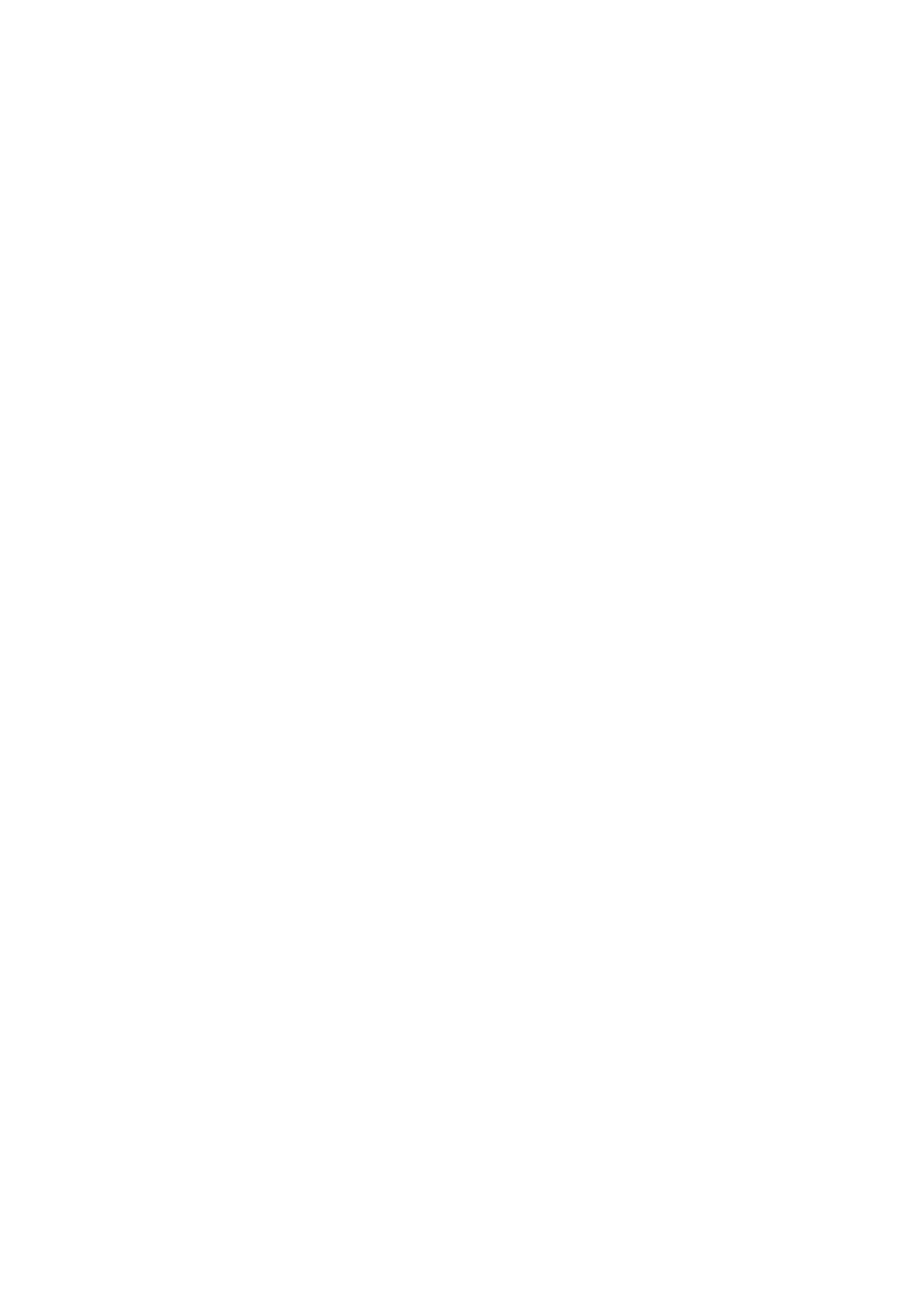# **Contents of Volume 6**

### **Contents of Volume 6 Document Reference 6.2 ES Chapters**

#### **1 Introduction**

- 1.1 Purpose of the environmental statement
- 1.2 Legal basis for the environmental statement
- 1.3 Scope and content of the environmental statement
- 1.4 Overview of the project
- 1.5 The Promoter
- 1.6 Legislative and policy framework
- 1.7 Competent expert evidence
- 1.8 Copies of the environmental statement
- 1.9 How to make comments / the next steps in the process
- 1.10 Other regulatory regimes

#### **2 The project**

- 2.1 Introduction
- 2.2 Need for the project
- 2.3 Project objectives
- 2.4 Project location
- 2.5 Baseline scenario
- 2.6 Project description
- 2.7 Construction, operation and long term management
- 2.8 Demolition

#### **3 Consideration of alternatives**

- 3.1 Introduction
- 3.2 Alternatives considered
- 3.3 Assessment methodology
- 3.5 Consultation on options
- 3.6 Option development following consultation
- 3.7 Justification for chosen option
- 3.8 Preferred route
- 3.9 Amendments to the preferred route
- 3.10 Amendments to the scheme since consultation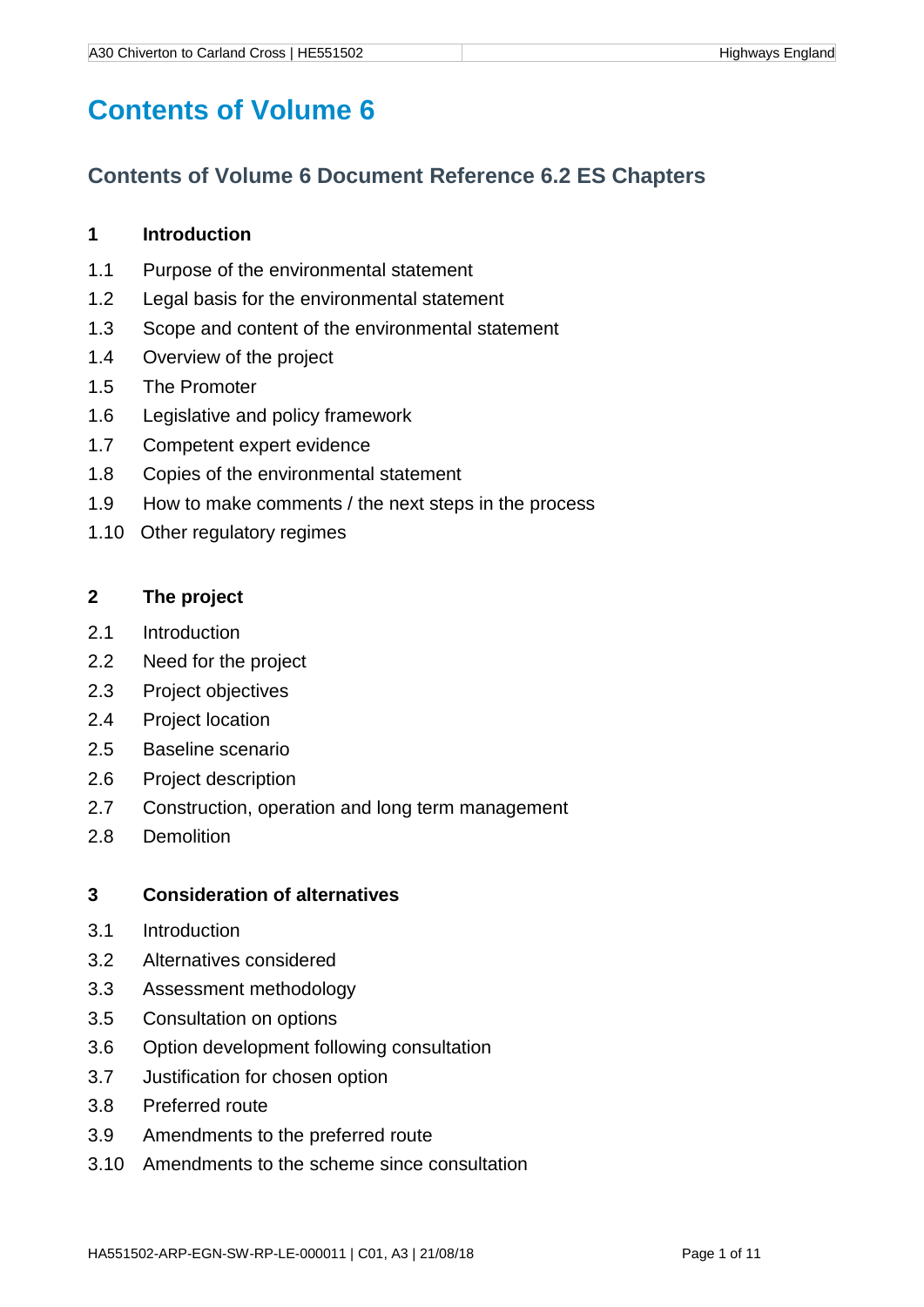#### **4 Approach to environmental impact assessment**

- 4.2 Legislative and Policy Framework
- 4.3 Requirements of DMRB
- 4.4 Environmental Assessment Methodology
- 4.5 Study Area
- 4.6 Identification of Baseline Conditions
- 4.7 Assessment of Effects
- 4.8 Design, Mitigation and Enhancement Measures
- 4.9 Monitoring
- 4.10 Combined and Cumulative Effects
- 4.11 Transboundary Effects
- 4.12 Dealing with Uncertainty
- 4.13 Consultation
- 4.14 PINS Engagement
- 4.15 Ongoing Consultation

#### **5 Air Quality**

- 5.1 Introduction
- 5.2 Competent Expert
- 5.3 Legislation and Policy Context and Guidance
- 5.4 Study Area
- 5.5 Potential Impacts
- 5.6 Assessment Methodology
- 5.7 Baseline Conditions
- 5.8 Consultation
- 5.9 Assessment Assumptions and Limitations
- 5.10 Design, Mitigation and Enhancement Measures
- 5.11 Assessment of Effects
- 5.12 Monitoring
- 5.13 Summary

#### **6 Cultural heritage**

- 6.1 Introduction
- 6.2 Competent Expert
- 6.3 Legislative and Policy Framework
- 6.4 Study Area
- 6.5 Potential Impacts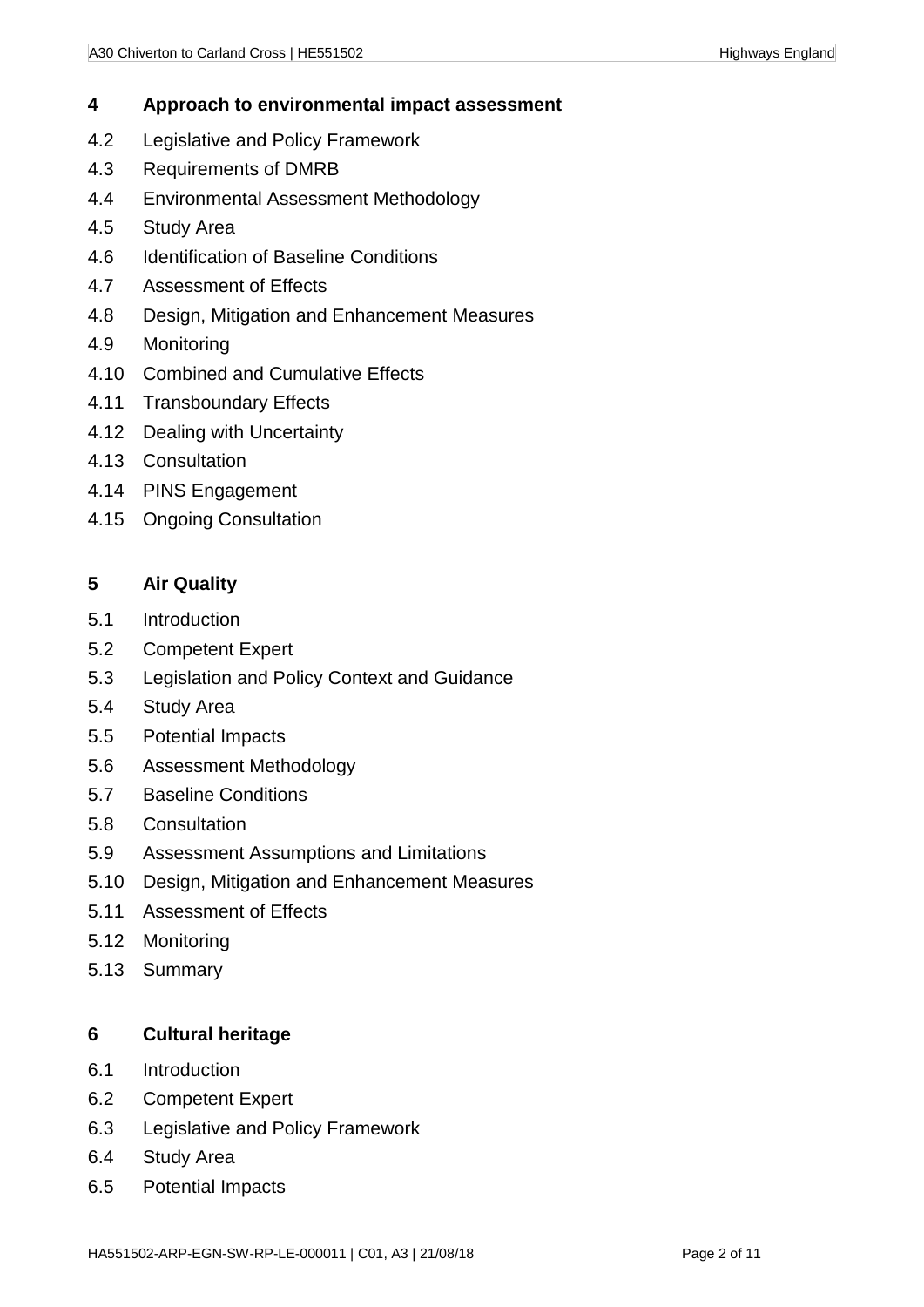- 6.6 Assessment Methodology
- 6.7 Baseline Conditions
- 6.8 Consultation
- 6.9 Assessment Assumptions and Limitations
- 6.10 Design, Mitigation and Enhancement Measures
- 6.11 Assessment of Effects
- 6.12 Monitoring
- 6.13 Summary

#### **7 Landscape**

- 7.1 Introduction
- 7.2 Competent Expert
- 7.3 Legislative and policy framework
- 7.4 Study Area and Extent of Visibility
- 7.5 Potential Impacts
- 7.6 Assessment Methodology
- 7.7 Baseline Conditions
- 7.8 Consultation
- 7.9 Assessment Assumptions and limitations
- 7.10 Design, Mitigation and Enhancement Measures
- 7.11 Assessment of Effects
- 7.12 Monitoring
- 7.13 Summary

#### **8 Ecology and nature conservation**

- 8.1 Introduction
- 8.2 Competent Expert
- 8.3 Legislative and policy framework
- 8.4 Study area
- 8.5 Consultation
- 8.6 Assessment Methodology
- 8.7 Baseline conditions
- 8.8 Potential impacts
- 8.9 Assessment assumptions and limitations
- 8.10 Design, mitigation and enhancement measures
- 8.11 Assessment of effects
- 8.12 Monitoring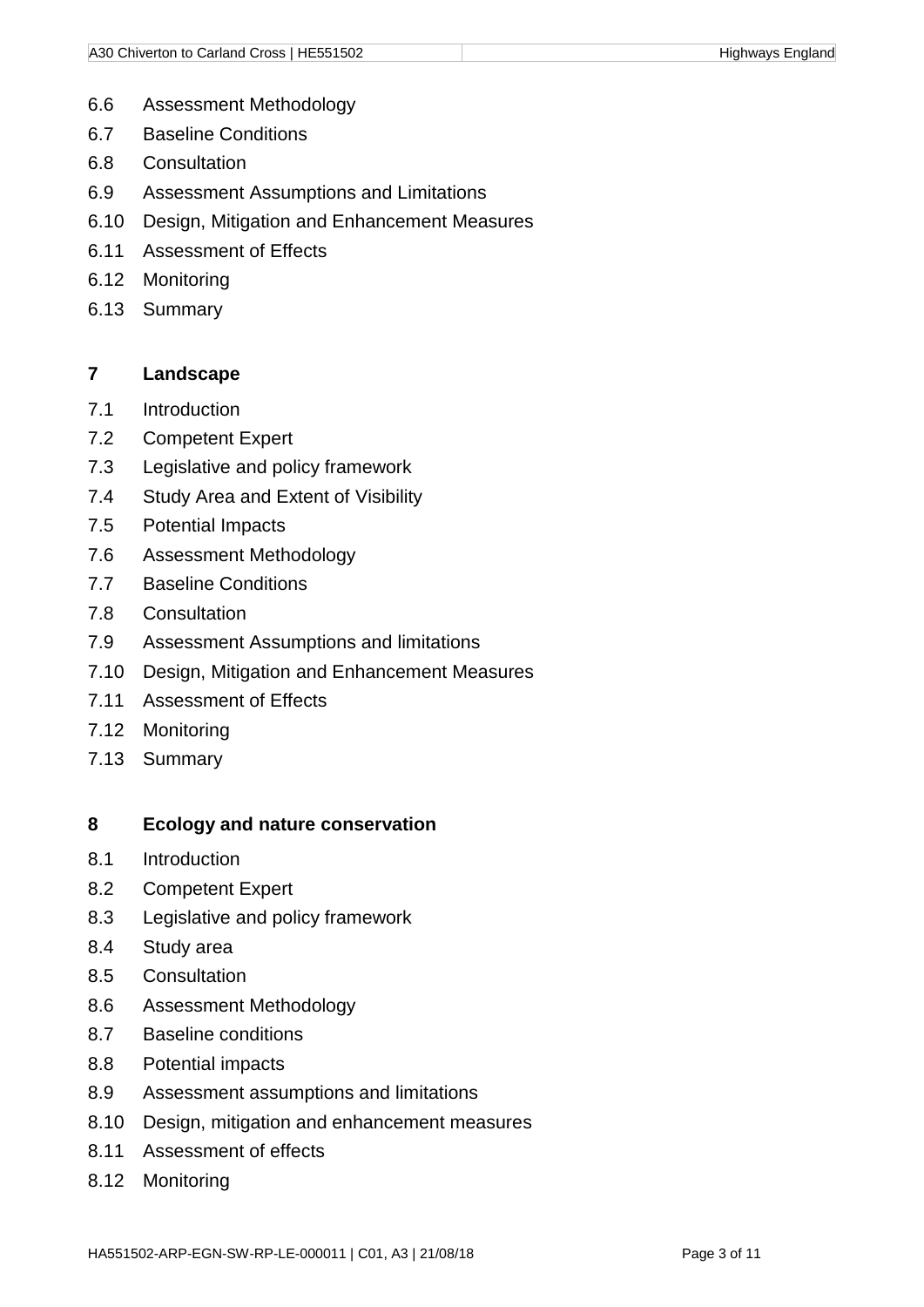#### 8.13 Summary

#### **9 Geology and soils**

- 9.2 Competent Expert
- 9.3 Legislative, policy context and guidance
- 9.4 Study Area
- 9.5 Potential impacts of the scheme on geology and soils
- 9.6 Assessment methodology
- 9.7 Baseline Conditions
- 9.8 Consultation
- 9.9 Assessment assumptions and limitations
- 9.10 Design, mitigation and enhancement measures
- 9.11 Assessment of effects construction
- 9.12 Assessment of effects operation
- 9.13 Monitoring
- 9.14 Summary

#### **10 Materials**

- 10.1 Introduction
- 10.2 Competent Expert
- 10.3 Legislative and Policy Framework
- 10.4 Study Area
- 10.5 Assessment Methodology
- 10.6 Baseline Conditions
- 10.7 Potential Impacts
- 10.8 Consultation
- 10.9 Assessment Assumptions and Limitations
- 10.10 Design, Mitigation and Enhancement Measures
- 10.11 Assessment of Effects
- 10.12 Monitoring
- 10.13 Summary

#### **11 Noise and vibration**

- 11.1 Introduction
- 11.2 Legislative and Policy Framework
- 11.3 Study Area
- 11.4 Potential Impacts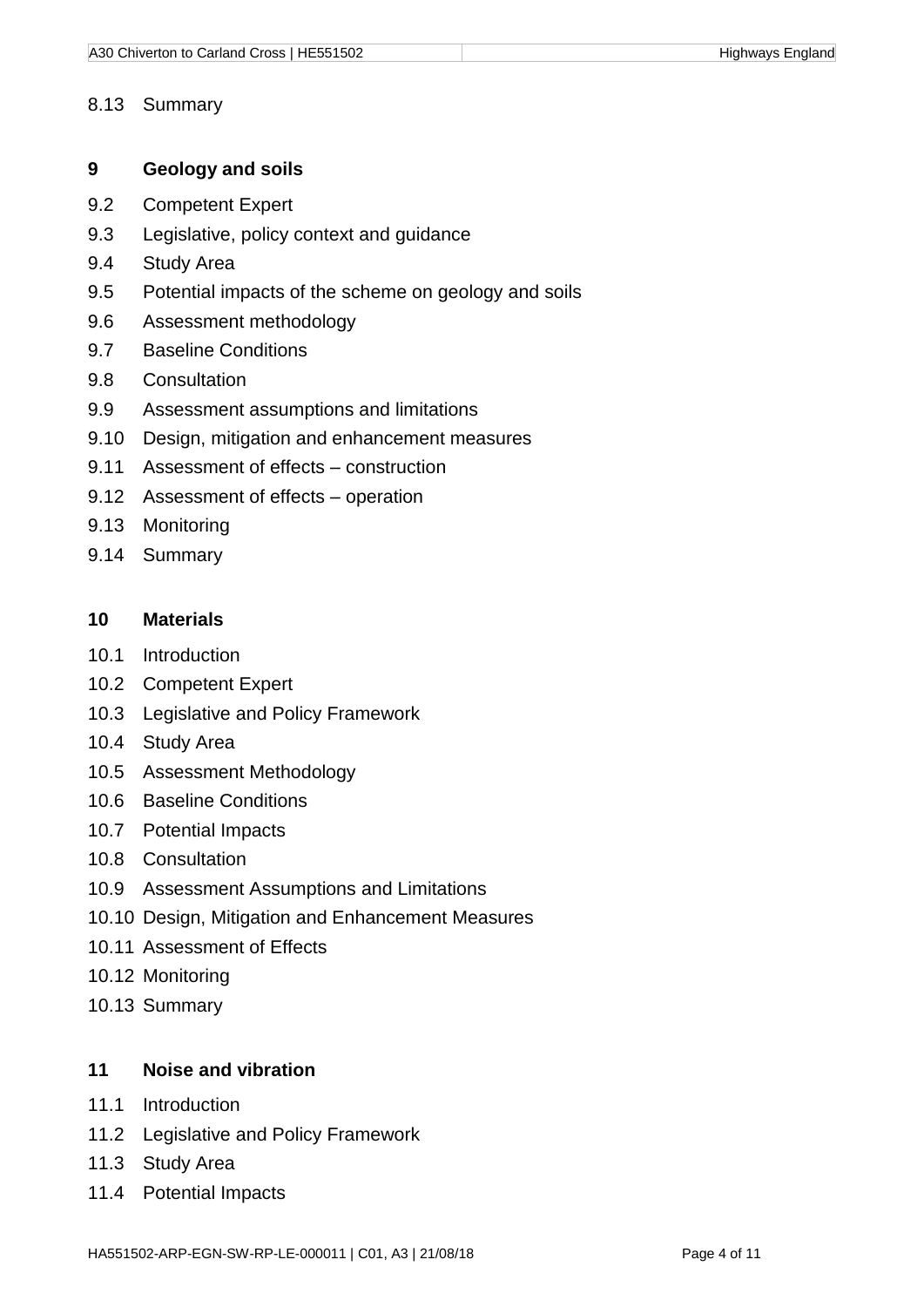- 11.5 Assessment Methodology
- 11.6 Baseline Conditions
- 11.7 Consultation
- 11.8 Assessment Assumptions and Limitations
- 11.9 Design, Mitigation and Enhancement Measures
- 11.10 Assessment of Effects
- 11.11 Monitoring
- 11.12 Summary

#### **12 People and communities**

- 12.1 Introduction
- 12.2 Competent experts
- 12.3 Potential Impacts
- 12.4 Study area
- 12.5 Assessment Methodology
- 12.6 Legislative and policy framework
- 12.7 Baseline Conditions
- 12.8 Consultation
- 12.9 Assessment Assumptions and Limitations
- 12.10 Design, Mitigation and Enhancement Measures
- 12.11 Assessment of Effects All Travellers
- 12.12 Assessment of Effects Communities
- 12.13 Assessment of Effects Land and Property
- 12.14 Limits of Deviation
- 12.15 Monitoring
- 12.16 Summary

#### **13 Road drainage and the water environment**

- 13.1 Introduction
- 13.2 Competent Expert
- 13.3 Legislative and Policy Framework
- 13.4 Study Area
- 13.5 Potential Impacts
- 13.6 Assessment Methodology
- 13.7 Baseline Conditions
- 13.8 Consultation
- 13.9 Assessment Assumptions and Limitations
- 13.10 Design, Mitigation and Enhancement Measures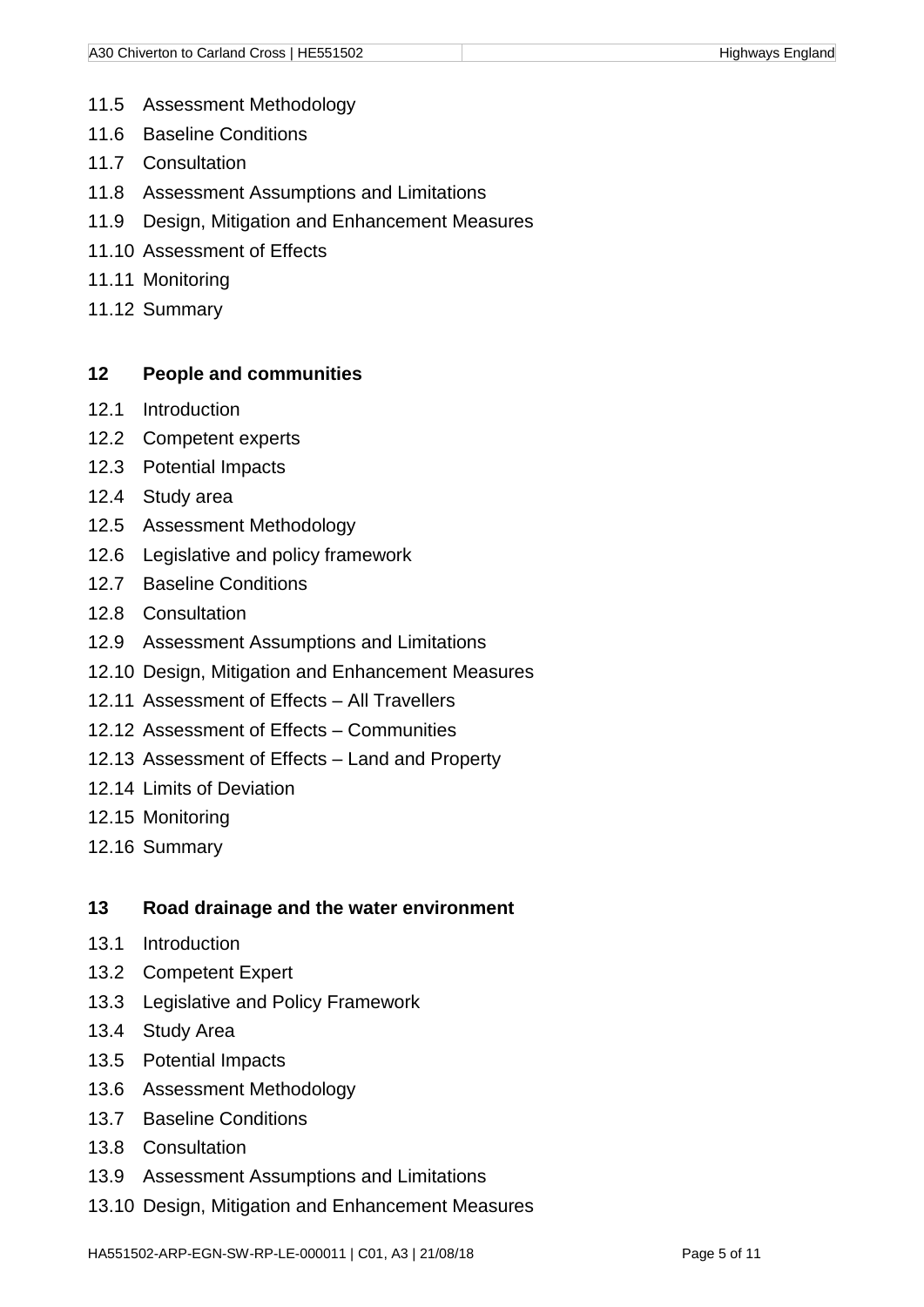- 13.11 Assessment of Effects
- 13.12 Monitoring
- 13.13 Summary

#### **14 Climate**

- 14.1 Introduction
- 14.2 Competent Expert
- 14.3 Legislative and Policy Framework
- 14.4 Study Area
- 14.5 Potential Impacts
- 14.6 Assessment Methodology
- 14.7 Baseline Conditions
- 14.8 Consultation
- 14.9 Assessment Assumptions and Limitations
- 14.10 Design Mitigation and Enhancement Measures
- 14.11 Assessment of Effects
- 14.12 Monitoring
- 14.13 Summary

#### **15 Consideration of cumulative effects**

- 15.1 Introduction
- 15.2 Legislative context
- 15.3 Consultation
- 15.4 Assessment methodology
- 15.5 Assessment
- 15.6 Mitigation and potential for enhancements
- 15.7 Monitoring
- 15.8 Conclusion

#### **16 Environmental management**

- 16.1 Introduction and Purpose
- 16.2 Environmental Management Plan
- 16.3 Register of Environmental Actions and Commitments
- 16.4 Construction Environmental Management Plan
- 16.5 Handover Environmental Management Plan
- 16.6 Environmental Masterplan
- 16.7 Licences and Consents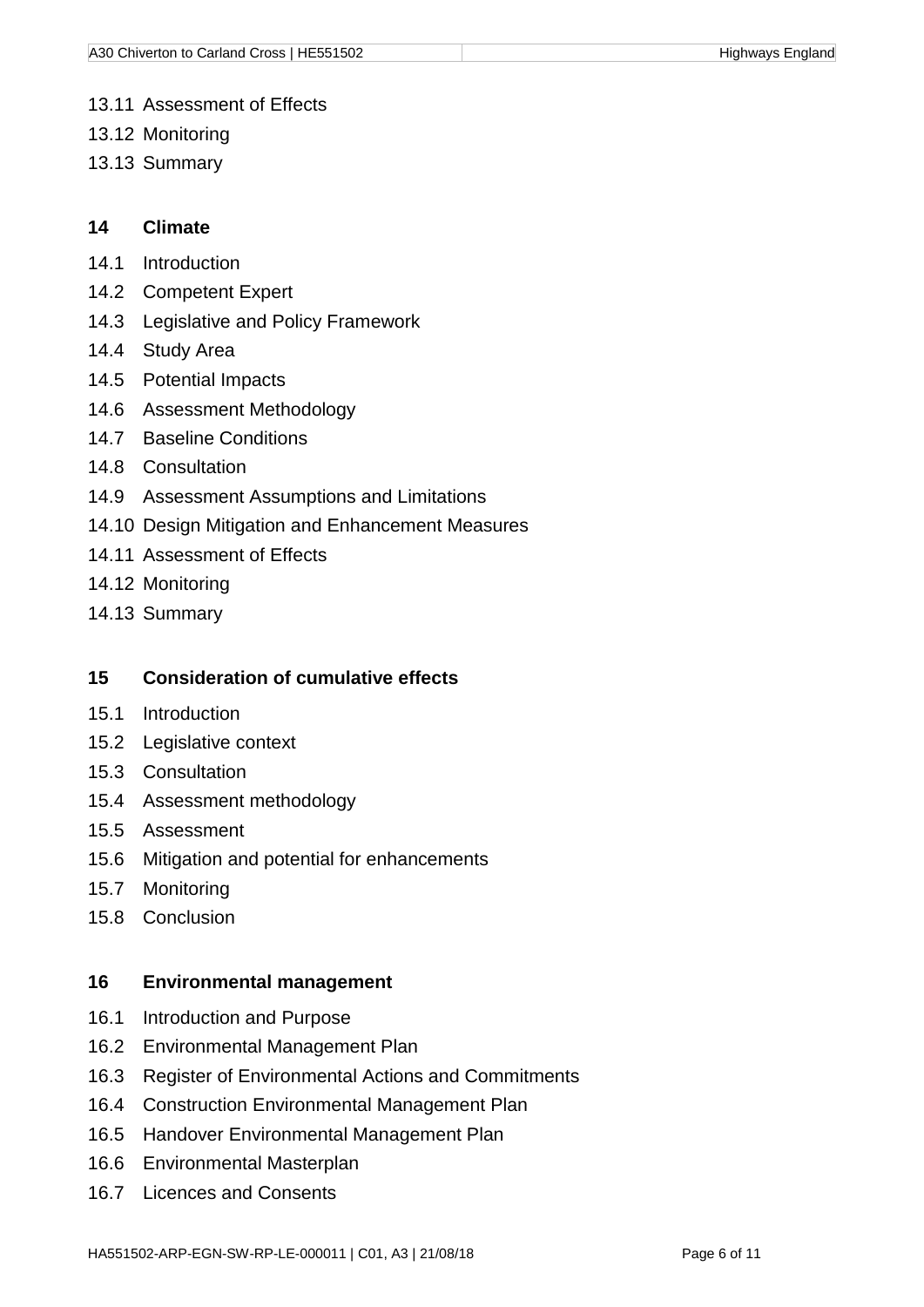#### 16.8 Summary

#### **17 Summary**

- 17.1 Introduction
- 17.2 Significance of effects
- 17.3 Mitigation
- 17.4 Residual effects
- 17.5 Summary of environmental effects

#### **18 Abbreviations**

18.1 Table of Abbreviations

#### **19 Glossary**

19.1 Glossary Table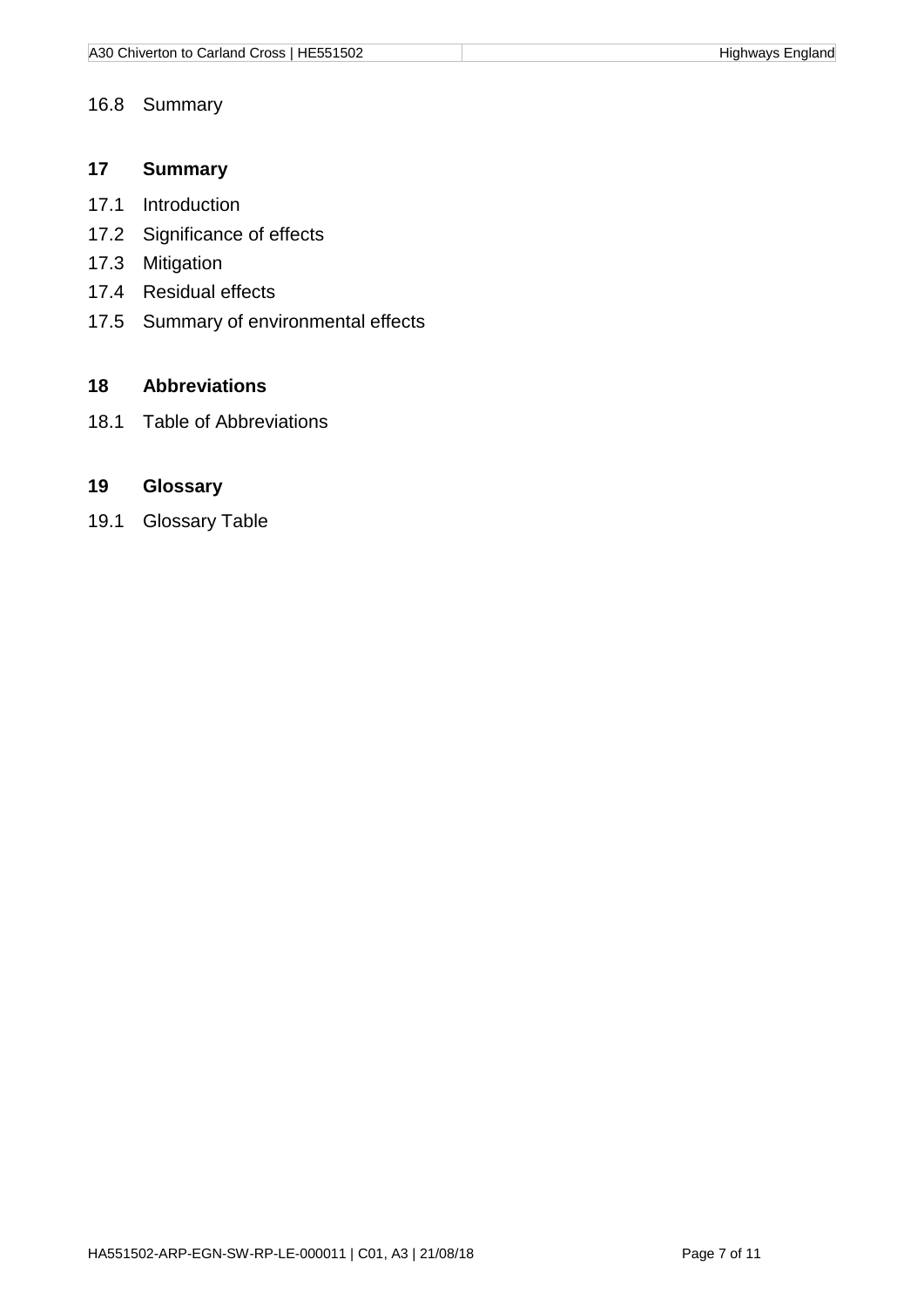### **Contents of Volume 6 Document Reference 6.3 ES Figures**

- Figure 1.1 Location Plan
- Figure 1.2 Scheme on Aerial Photograph (Key plan plus 4 sheets)
- Figure 1.3 Environmental Constraints (Key plan plus 2 sheets)
- Figure 2.1 General Arrangement Plans (Legend, Key plan plus 8 sheets)
- Figure 5.1 Affected Road Network
- Figure 5.2 Human Receptors (Key plan plus 13 sheets)
- Figure 5.3 Assessed Ecology Receptors (Key plan plus 4 sheets)
- Figure 5.4 Verification Points
- Figure 5.5 Air Quality Management Areas
- Figure 5.6 Monitoring Locations (Key plan plus 5 sheets)
- Figure 5.7 Construction Dust Map (Key plan plus 4 sheets)
- Figure 5.8 Traffic Change Map
- Figure 5.9 Compliance Risk Road Network
- Figure 5.10 Verification Factors
- Figure 6 Key Plan for Figures 6.1 and 6.2
- Figure 6.1 Designated Heritage Assets (2 sheets)
- Figure 6.2 Non-designated Heritage Assets (2 sheets)
- Figure 7.1 Visibility and Viewpoints (Key plan plus 2 sheets)
- Figure 7 Key Plan for Figures 7.2 7.4
- Figure 7.2 Landscape Designations (2 sheets)
- Figure 7.3 Landscape Character (2 sheets)
- Figure 7.4 Landscape Elements and Topography (2 sheets)
- Figure 7.5 Photosheets (62 Sheets)
- Figure 7.6 Environmental Masterplans (Legend plus 20 sheets)
- Figure 8.1 Statutory and Non-Statutory Designated Sites
- Figure 8.2 Phase 1 Habitat Survey Update (Key plan plus 8 sheets)
- Figure 8.3 Bat Survey Effort and Coverage (Key plan plus 4 sheets)
- Figure 8.4 Bat Survey Results Combined (Key plan plus 8 sheets)
- Figure 8 Key Plan for Figures 8.5 and 8.6
- Figure 8.5 Badger Mitigation (2 sheets)
- Figure 8.6 Otter Mitigation (2 sheets)
- Figure 9 Key Plan for Figures  $9.1 9.4$ ,  $9.6$  and  $9.8$
- Figure 9.1 Topography and Geomorphology (4 sheets)
- Figure 9.2 Published Geology (4 sheets)
- Figure 9.3 Mining and Mineral Resources Features Plan (4 sheets)
- Figure 9.4 Hydrology and Hydrogeology Features Plan (4 sheets)
- Figure 9.5 Ground Investigation Location Plan (Key plan plus 8 sheets)
- Figure 9.6 Contamination Assessment Plan (4 sheets)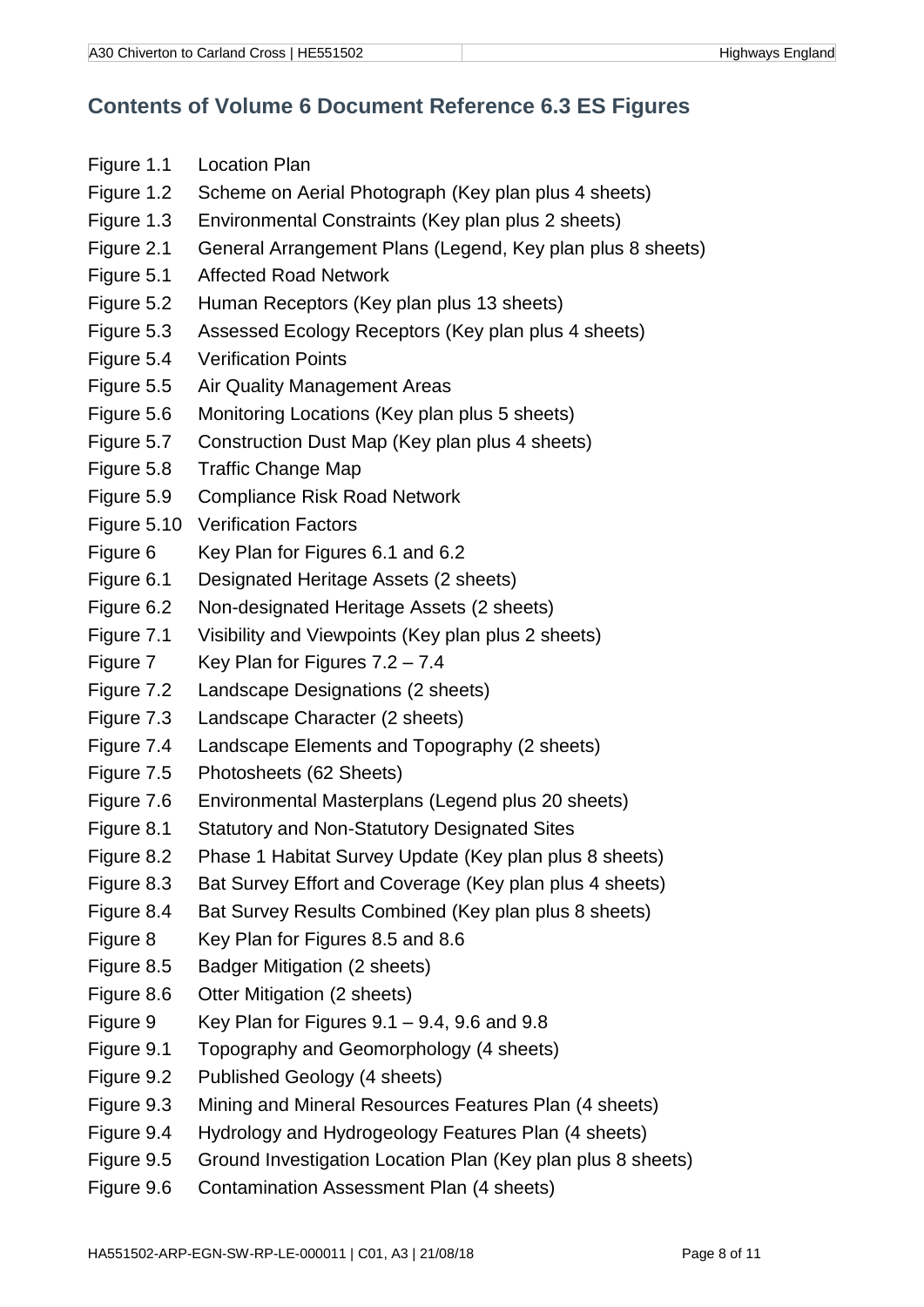Figure 9.7 Geophysical Survey Features (Key plan plus 8 sheets)

Figure 9.8 Earthworks Assessment Plan (4 sheets)

Figure 10.1 Waste Management Infrastructure

Figure 11 Key Plan for Figures 11.1- 11.3

Figure 11.1 Study Area, Sensitive Receptors and Baseline Assessment Noise Contour Map (2023) (3 sheets)

Figure 11.2 Operational Noise Contour Map - Future Assessment Year (2038) (3 sheets)

Figure 11.3 Operational Noise Difference Contour Map - Future Assessment Year (2038) (3 sheets)

Figure 11.4 Operational Noise Impact Map Future Assessment Year (2038) (Key plan plus 7 sheets)

Figure 12.1 Walkers, Cyclists and Horse-riders Routes within 5km of Scheme (Key plan plus 2 sheets)

Figure 12.2 Commercial Properties (Key plan plus 2 sheets)

Figure 12 Key Plan for Figures 12.3, 12.4, 12.6 – 12.8

- Figure 12.3 Land Take on Scheme (4 sheets)
- Figure 12.4 Public Rights of Ways Directly Affected by the Scheme (4 sheets)
- Figure 12.5 Tourism and Recreation Facilities (Key plan plus 2 sheets)
- Figure 12.6 Agricultural Land Classification (4 sheets)
- Figure 12.7 Local Facilities/Features (4 sheets)
- Figure 12.8 Bus Routes and Facilities (4 sheets)
- Figure 13 Key Plan for Figures 13.1 13.4
- Figure 13.1 Surface Water Features and Existing Flood Risk (4 sheets)
- Figure 13.2 Proposed Highways Drainage Catchments (4 sheets)
- Figure 13.3 Water Framework Directive Surface Water Bodies (4 sheets)
- Figure 13.4 Water Framework Directive Ground Water Bodies (4 sheets)
- Figure 15.1 Cumulative Developments (2 sheets)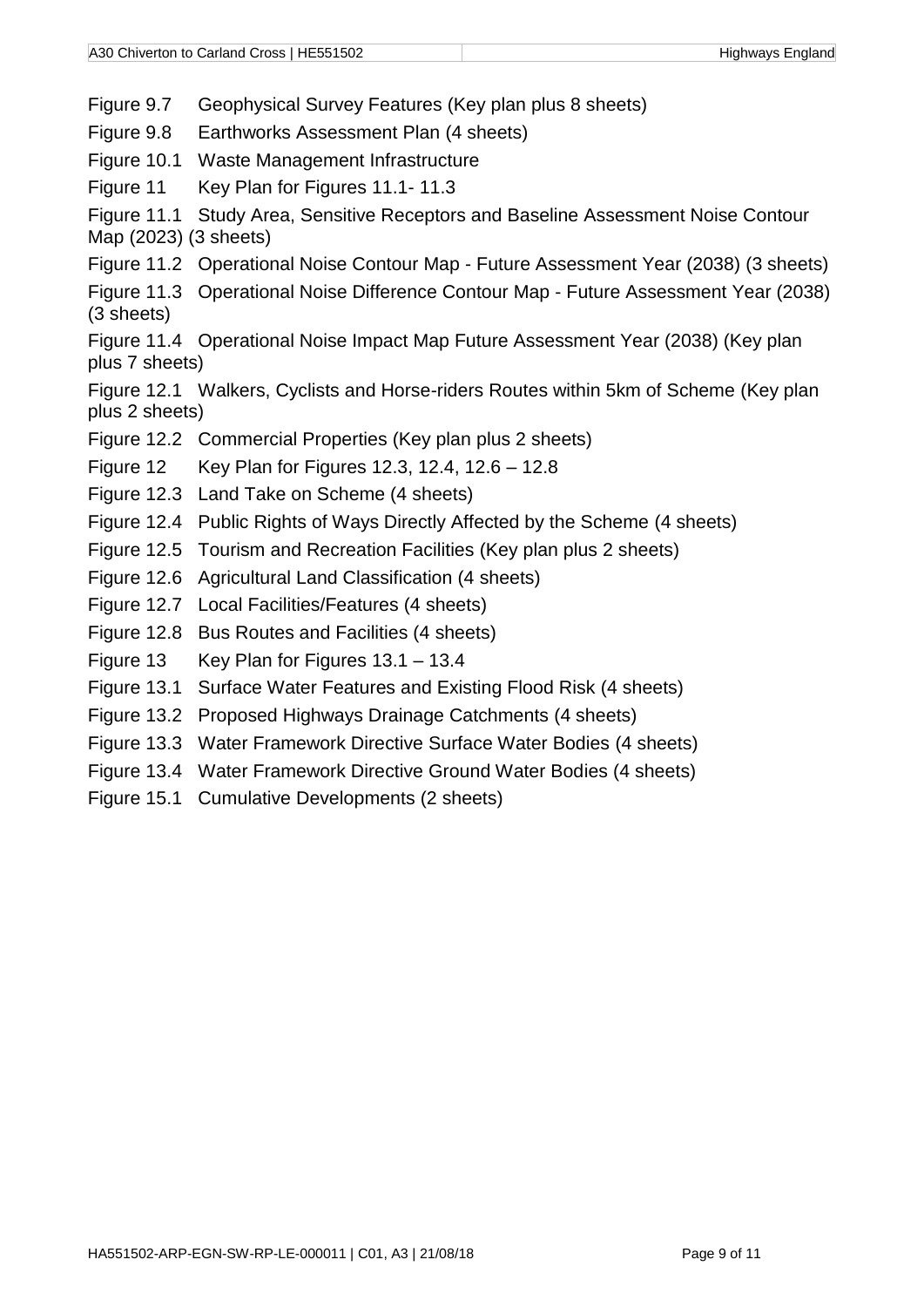### **Contents of Volume 6 Document Reference 6.4 ES Appendices**

- 1.1 Competent expert evidence
- 2.1 Outline traffic management plan
- 3.1 Reasonable Alternatives Studied
- 4.1 Scoping opinion
- 4.2 Responses to scoping opinion
- 5.1 Air quality legislation, policy and guidance
- 5.2 Air quality operational assessment methodology
- 5.3 Air quality receptors
- 5.4 Air quality baseline data
- 5.5 Air quality sites used for verification
- 5.6 Air quality operational phase impacts
- 6.1 Heritage assets
- 6.2 Historic environment desk-based assessment
- 6.3 Geophysical report
- 6.4 Trial trenching report
- 6.5 Geophysical survey report
- 7.1 Landscape and visual assessment criteria
- 7.2 Landscape assessment table construction
- 7.3 Visual assessment table construction
- 7.4 Landscape assessment table operation
- 7.5 Visual assessment table operation
- 7.6 Arboricultural impact assessment
- 8.1 Road traffic collision summary report
- 8.2 2015 Phase 1 habitat verification survey report
- 8.3 2017 Phase 1 habitat update survey
- 8.4 River habitat appraisal report
- 8.5 Heathland and woodland NVC report
- 8.6 Grassland NVC report
- 8.7 Hedgerow survey report
- 8.8 Terrestrial invertebrate survey report
- 8.9 Freshwater macroinvertebrates survey report
- 8.10 Fish survey report
- 8.11 Reptile survey report
- 8.12 Breeding bird survey report
- 8.13 Wintering bird survey report
- 8.14 Barn owl survey report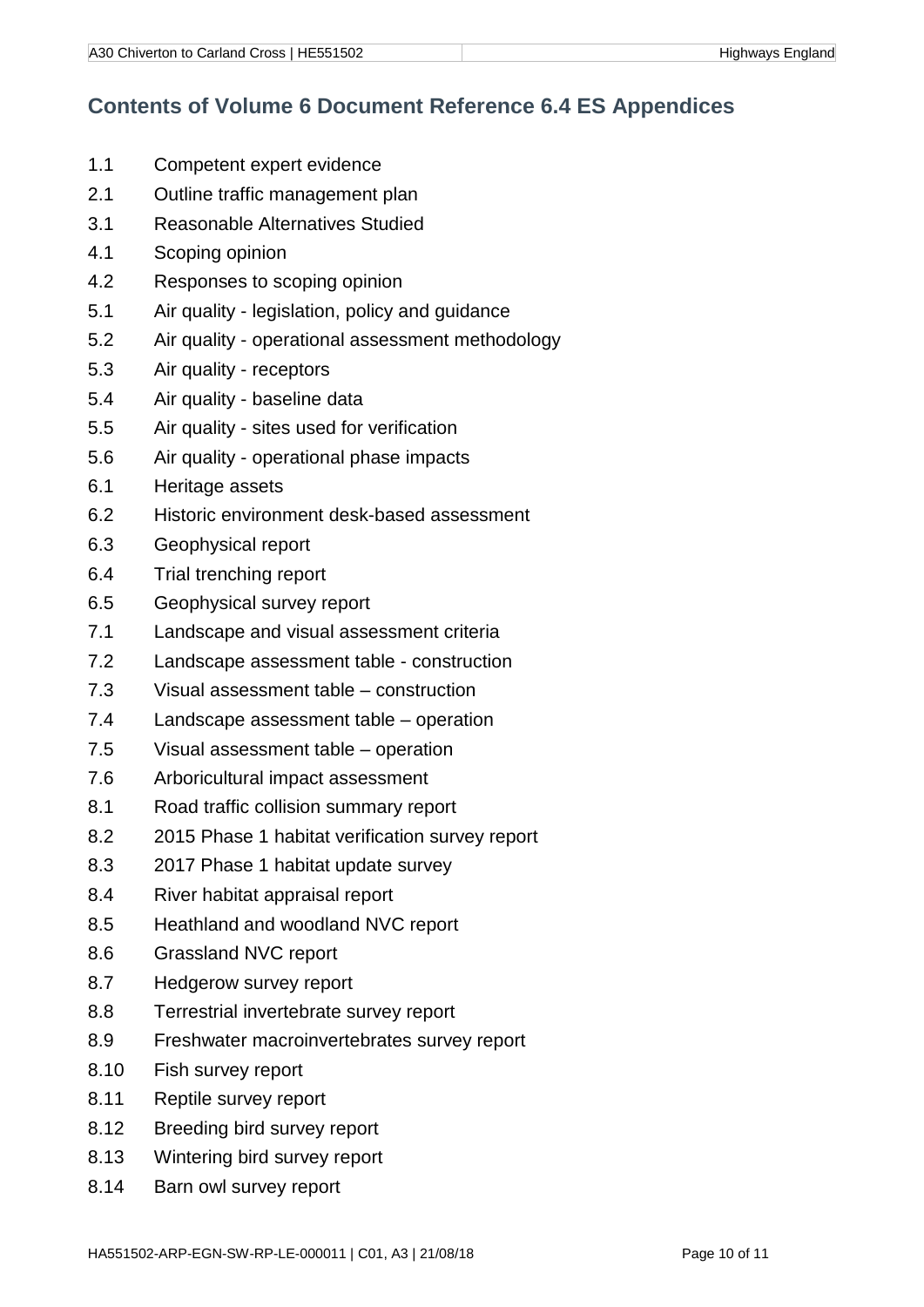- 8.15 Nightjar survey report
- 8.16 Otter survey report
- 8.17 Badger survey report
- 8.18 Dormouse survey report
- 8.19 Bat Roost Survey Report
- 8.20 Bat Activity Survey Report
- 9.1 WSP Preliminary sources study report
- 9.2 WSP Ground investigation report (GIR)
- 9.3 Arup GIR Addendum
- 9.4 Baseline conditions
- 10.1 Suppliers and local quarries/plants
- 10.2 List of sites known to accept CDE waste
- 11.1 Glossary of acoustic terminology
- 11.2 Baseline noise survey
- 11.3 Detailed approach to assessment of effects
- 11.4 Construction plant machinery
- 11.5 Assessment locations and noise prediction
- 12.1 Health impact assessment
- 12.2 Legislative and policy framework
- 12.3 Standard industrial classification of economic activities
- 12.4 Agricultural land and soil resources report
- 12.5 Agricultural impact assessment
- 12.6 World heritage site areas
- 13.1 WFD compliance assessment
- 13.2 Flood risk assessment
- 13.3 DMRB assessments
- 14.1 Carbon assessment assumptions
- 14.2 Climate change resilience
- 15.1 Consideration of cumulative effects
- 15.2 In-combination climate change impacts
- 16.1 Outline CEMP